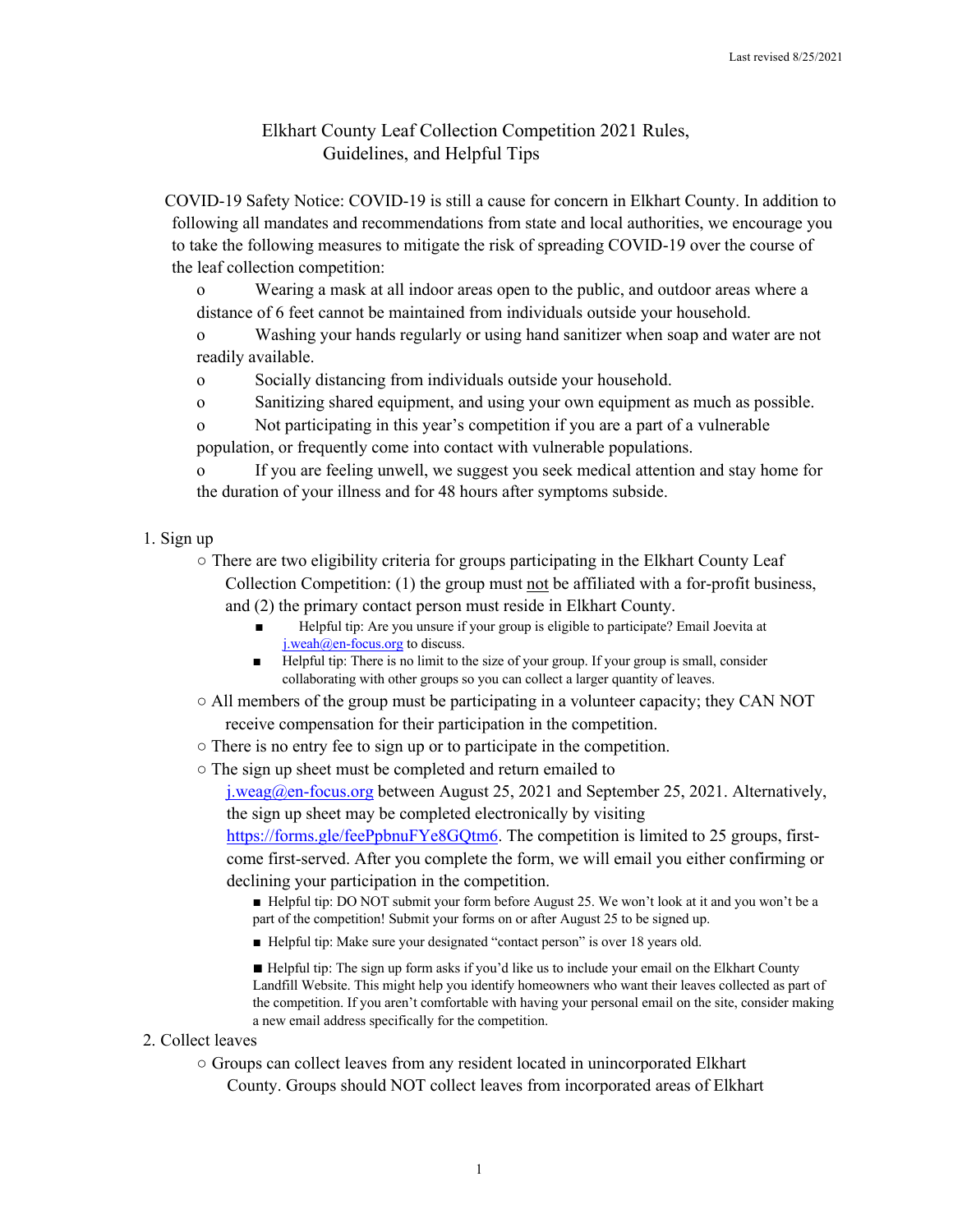County where leaf collection is already provided (including the City of Elkhart, City of Goshen, City of Nappanee, Town of Bristol, Town of Middlebury, Town of Millersburg, and Town of Wakarusa). Any groups found collecting leaves from incorporated areas will be disqualified from the competition and will not receive any prize.

- Helpful tip: Are you unsure if a property is incorporated or not? Look at our printable or online competition map to be sure! Also, before you collect leaves from a property, ask the property owner if their municipality provides leaf collection services.
- Helpful tip! Use your network of family and friends to identify residents that might welcome help collecting leaves.
- Groups may NOT charge property owners or accept payment for their work. Additionally, groups may NOT pay property owners for leaves. Any groups found charging property owners, accepting payment for their work, or paying for leaves will be disqualified from the competition and will not receive any prize.
- Before collecting leaves, groups are required to get approval from the property owner and complete the other fields on the "Property Information Form". Any groups that DO NOT receive approval from property owners before collecting leaves are trespassing, will be disqualified from the competition, and will not receive any prize.
	- Helpful tip! Groups could have property owners fill out the "Property Information Form" in advance, saving time during the leaf collection visit.
- Groups can collect leaves using whatever method they see fit (raking, blowing, curbside pickup, etc).
- 3. Bring collected leaves to the Elkhart County Landfill to be weighed
	- The official competition dates will be from September 30, 2021 to December 20, 2021. Leaves dropped off at the landfill on one of the official dates, before 4:30 pm on weekdays and before 11:30 am on Saturdays, will contribute toward your group's collection total ("Collection Total"). Leaves dropped off at the landfill at any other time will not contribute toward your group's Collection Total.
		- Helpful tip: The Elkhart County Landfill is located at 59530 County Road 7, in Elkhart. The Landfill is not open on Thanksgiving Day.
	- $\circ$  You MUST arrive no later than 4:30pm on weekdays, and be unloaded and out by 5:00pm. You MUST arrive no later than 11:30am on Saturdays, and be unloaded and out by 12:00pm. If you arrive or depart later than these times, the leaves you drop off will NOT be counted toward your group's collection total.
	- $\circ$  When arriving at the landfill window, be sure to state that you are participating in the leaf collection competition and the name of your group. Also, give the landfill staff member your completed Property Information Forms.
	- $\circ$  Place loose leaves in the public leaf pile as directed by landfill staff. Landfill staff will weigh your vehicle when entering and leaving the landfill, and will record the weight of the leaves in a spreadsheet.
		- Helpful tip: Be sure to follow all instructions from landfill staff. They are here to help!
	- Only leaves shall be dropped off at the landfill's leaf pile. Any groups found leaving bags at the landfill, or dropping off significant quantities of other waste, will be disqualified from the competition, and will not receive any prize.
- 4. At the end of the competition, fill out a feedback form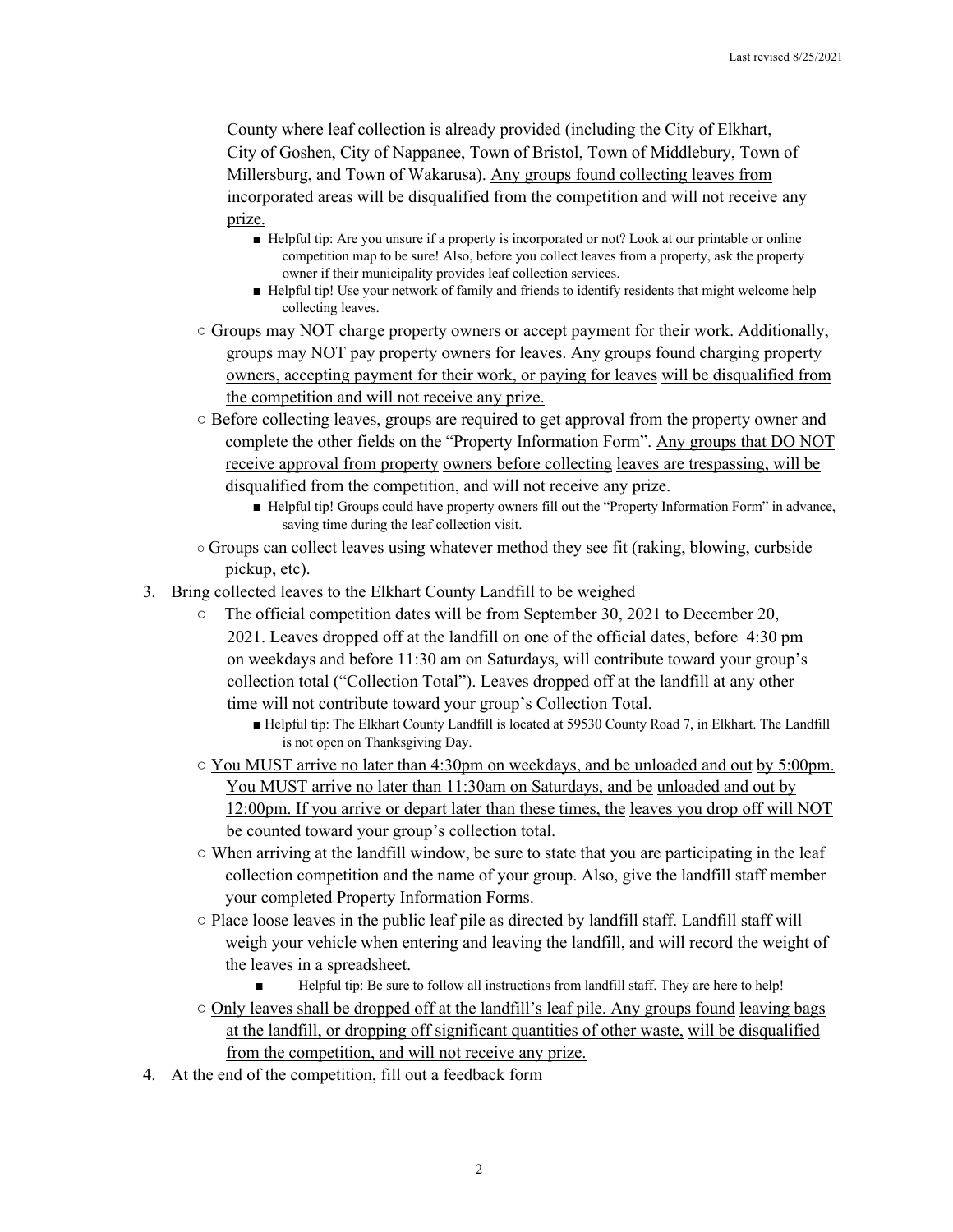- Feedback forms will be emailed to the contact person designated on your sign-up form before the competition begins
- Please fill out feedback forms honestly and thoroughly. It will help us to make the competition better in the future!
	- Helpful tip: Don't procrastinate. Consider filling out the feedback form as you go.
- $\circ$  The feedback form must be completed and return emailed to j.weah@en-focus.org on or before December 20, 2021. Alternatively, the feedback form may be completed electronically by visiting https://forms.gle/X88EBJmb11jq6n1b6. Groups who do not complete and return feedback forms by this date will be disqualified from the competition, and will not receive any prize.
- 5. Receive your prize
	- All participating groups that comply with competition rules and drop off at least 1 ton of leaves ("Threshold Amount") will receive a "threshold prize" of \$500.
	- Groups whose Collection Totals exceed the Threshold Amount, will have their excess leaves counted toward the "grand prize." Groups exceeding the Threshold Amount will receive a pro rata share of the "grand prize" (\$50,000 minus funds distributed as threshold prizes) based on their percentage of leaves, collected during the competition, that exceed the Threshold Amount, as further explained in the following example:



 $\circ$ 

The chart above provides an example of how the prize system works:

- Because Team A did not drop of f 1 ton of leaves, they do not receive any prize.
- **■** Because six groups (Teams B, C, D, E, F, and G) dropped off at least 1 ton of leaves, they each receive the threshold prize of \$500. The remaining grand prize to be divided is  $$47,000$  (\$50,000 – (\$500 x 6)).
- Because Teams C, D, E, F, and G dropped off an excess of leaves (more than 1 ton), they each additionally receive a portion of the grand prize.
	- Team C collected 10% of the excess leaves, so they receive 10% of the grand prize (\$4,700).